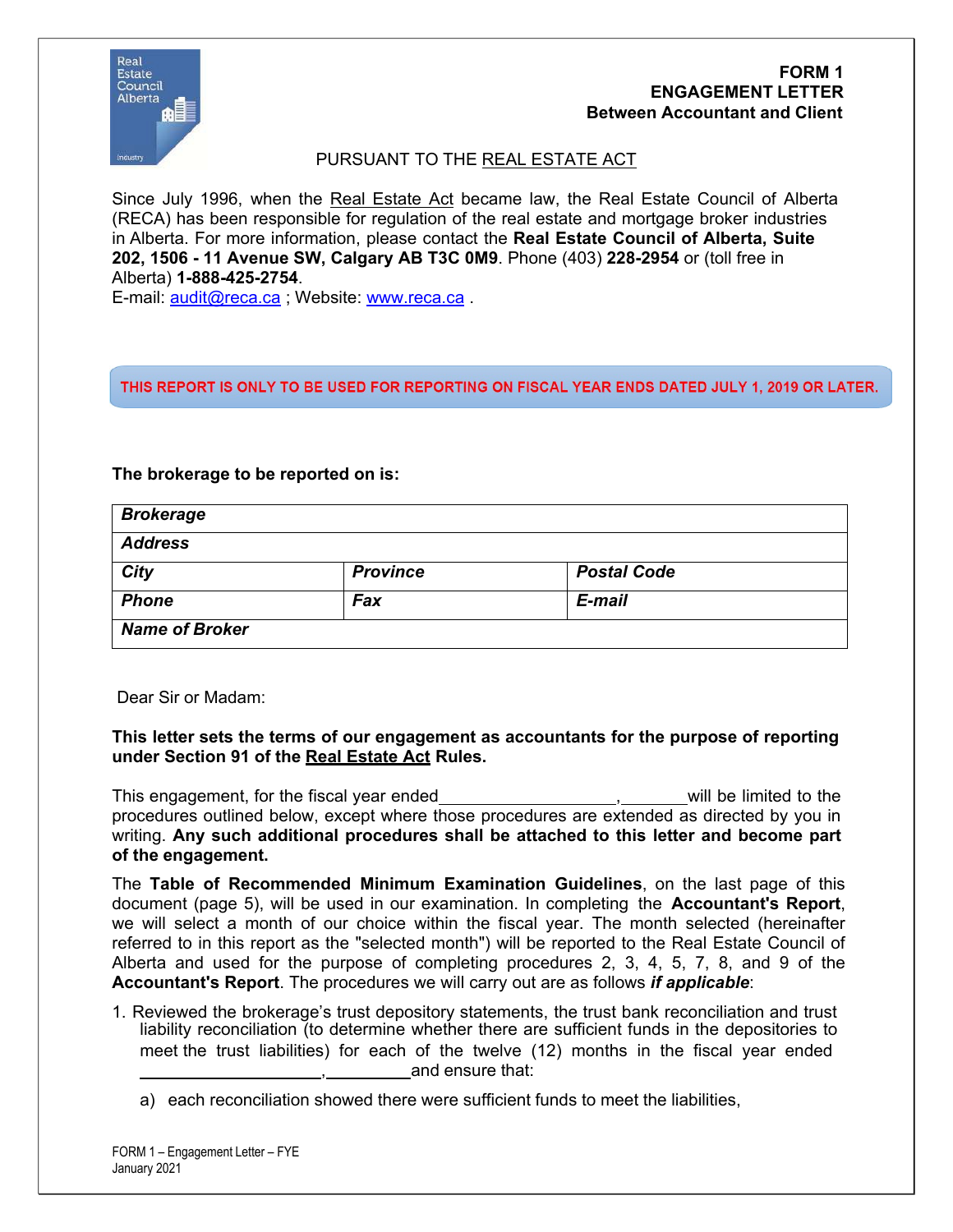#### **Engagement Letter Between Accountant and Client** Page 2 of 5

- b) a listing of the money held (trust liability) in trust for each transaction, owner, property or tenant has been included as part of the reconciliation and was prepared each month,
- c) there were no debit balances greater than \$100,
- d) there were no overdrafts,
- e) there were no unreconciled differences, and
- f) each trust bank reconciliation and trust liability reconciliation was dated within 30 days of the month being reconciled and bore the signature of the broker.
- 2. For the selected month, review a number of Sell/Lease transactions. Determine that they were entered in the brokerage's trust ledger accounts with supporting records and that they indicate:
	- (a) the nature of the trade,
	- (b) a description clearly identifying the real estate involved,
	- (c) the true consideration for the trade (in the case of lease or rental, expressed on an annual, monthly or other basis),
	- (d) the names of the parties to the trade,
	- (e) the amount of the deposit, rent, or other funds received and a record of the disbursement of them, and
	- (f) the amount of the brokerage's commission or other remuneration and the name of the party paying it.
- 3. For the selected month, review a *number of* Property Management trades in real estate. Determine that they were entered in the brokerage's trust ledger accounts and supporting records and that they indicate:
	- a) a description clearly identifying the rental or condominium property involved,
	- b) the amount of the rent, security deposit, condominium fee or other funds to be received was consistent with a signed lease agreement or other document,
	- c) the names of the parties to the trade,
	- d) the amount of the rent or other funds received and a record of the disbursement of them, and
	- e) the amount of the brokerage's management fee or other remuneration, the name of the party paying the fee or other remuneration and that it was consistent with the signed management or other agreement.
- 4. Verify the information in the trust bank reconciliation at the end of the selected month.
- 5. Verify the information in the trust liability reconciliation at the end of the selected month to determine whether there are sufficient funds in the depositories to meet the trust liabilities.
- 6. For all trust accounts disclosed in the **Real Estate Brokerage's Representations to RECA** as at , *(fiscal year end date).* Agree the amounts on the depository bank statements to the amount on the brokerage's trust bank reconciliation.
- 7. For the selected month, we traced a number of deposits from the trust ledger to the bank deposit books, bank statements and supporting records, and found trust funds were deposited within (3) banking days after the date of receipt or acceptance of the offer to purchase or within any further period agreed to in writing by the parties to the trade, all trust money received in relation to the Residential Tenancies Act or Condominium Property Act were deposited within two (2) or three (3) banking days respectively after the date of receipt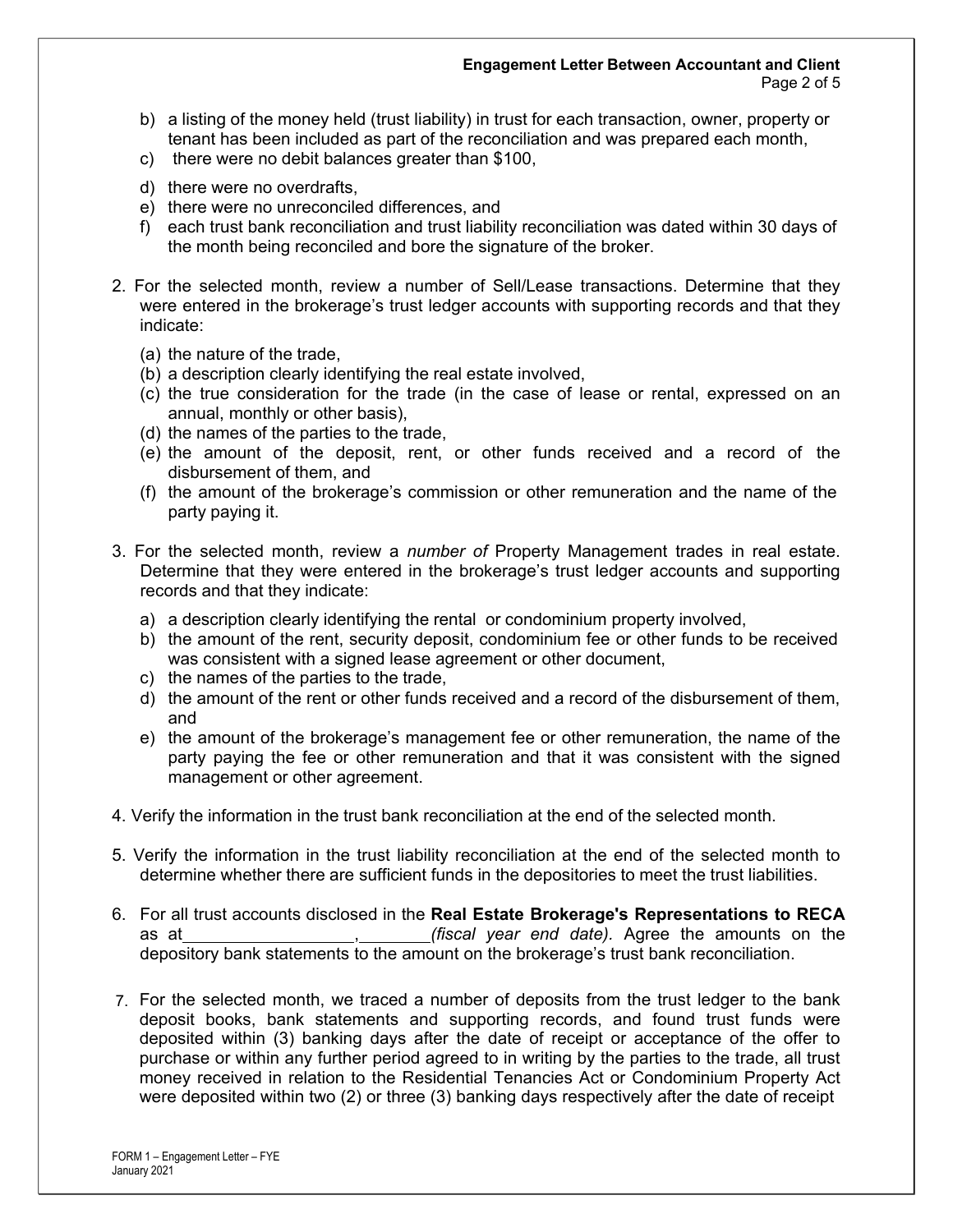- 8. For the selected month, examine disbursements from the trust accounts to determine whether the disbursements are in accordance with the terms of trust governing the use of that money.
- 9. Verify a number of receipts and disbursements in the general account for the selected month to ensure that they are not trust transactions.
- 10. Forward a copy of the **Accountant's Report** to the brokerage and discuss the contents with the broker.

These procedures do not constitute an audit and therefore we will not express an opinion about the accuracy or completeness of the trust books, records and financial information provided, or about whether or not there were any irregularities during the year that were not disclosed to us. However, we will report on the results of the preceding procedures.

So that we may carry out this engagement, you will make available to us all books, correspondence with the Real Estate Council of Alberta and its Registrar, records and accounts pertaining to the real estate firm for the fiscal year ended Your firm will also provide us with the following:

1)**Real Estate Brokerage's Representations to the Real Estate Council of Alberta,** in the approved form, **duly completed and signed** for the fiscal year ended , .

2) **Accountant's Report**, in the approved form, for our completion.

We will discuss the details of the completed **Accountant's Report** with you and provide you a copy of the report for forwarding to the Real Estate Council of Alberta.

Our fees for services rendered will be based on the time spent by us, plus any out of pocket expenses that we incur.

### **Please review this letter carefully, sign, date, and return one copy to us.**

Yours very truly,

Name of Accountant, Accounting Firm Date

Signature of Accountant

FORM 1 – Engagement Letter – FYE January 2021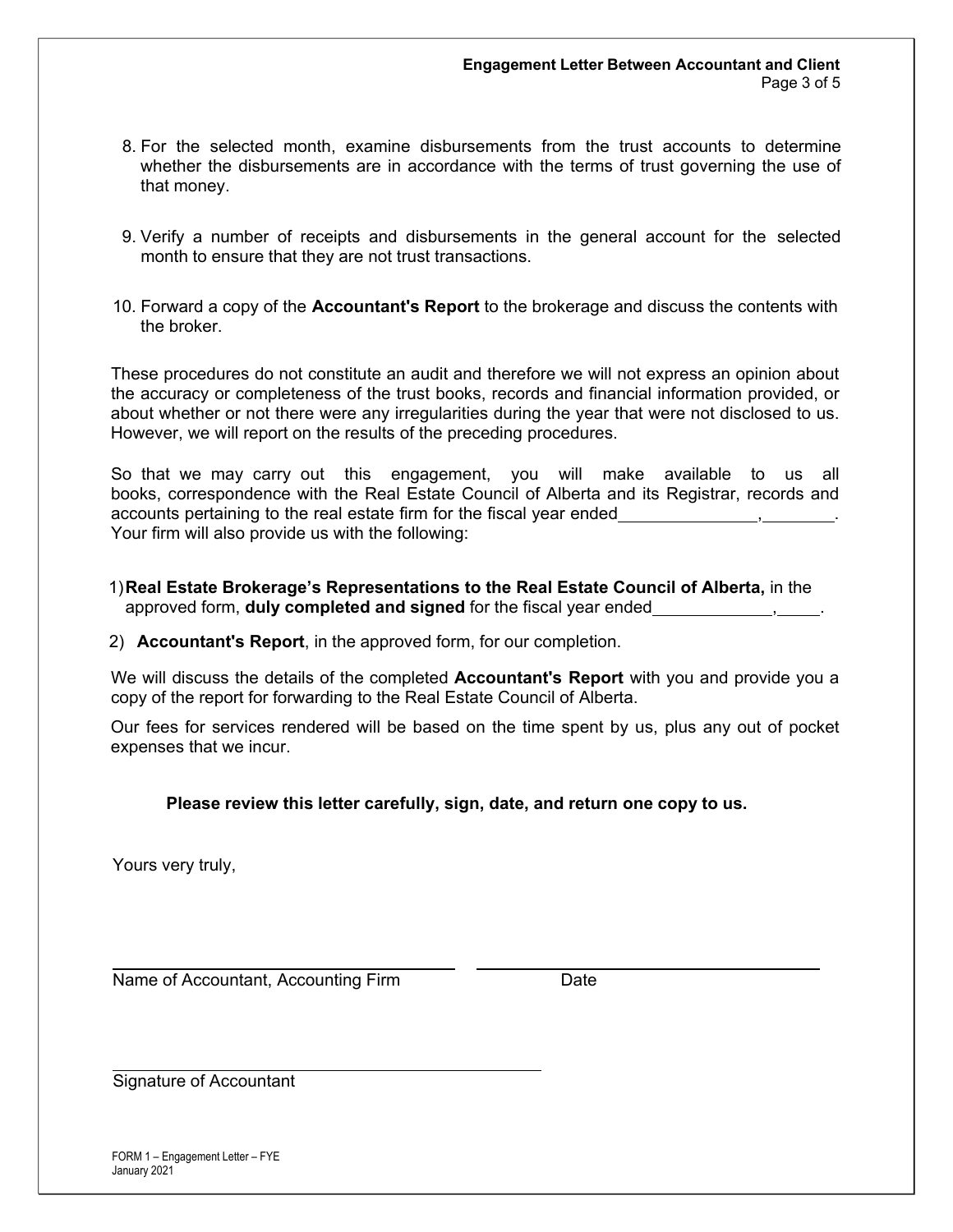The terms set out in the foregoing letter are hereby agreed to.

Name of Broker Date

Signature of Broker